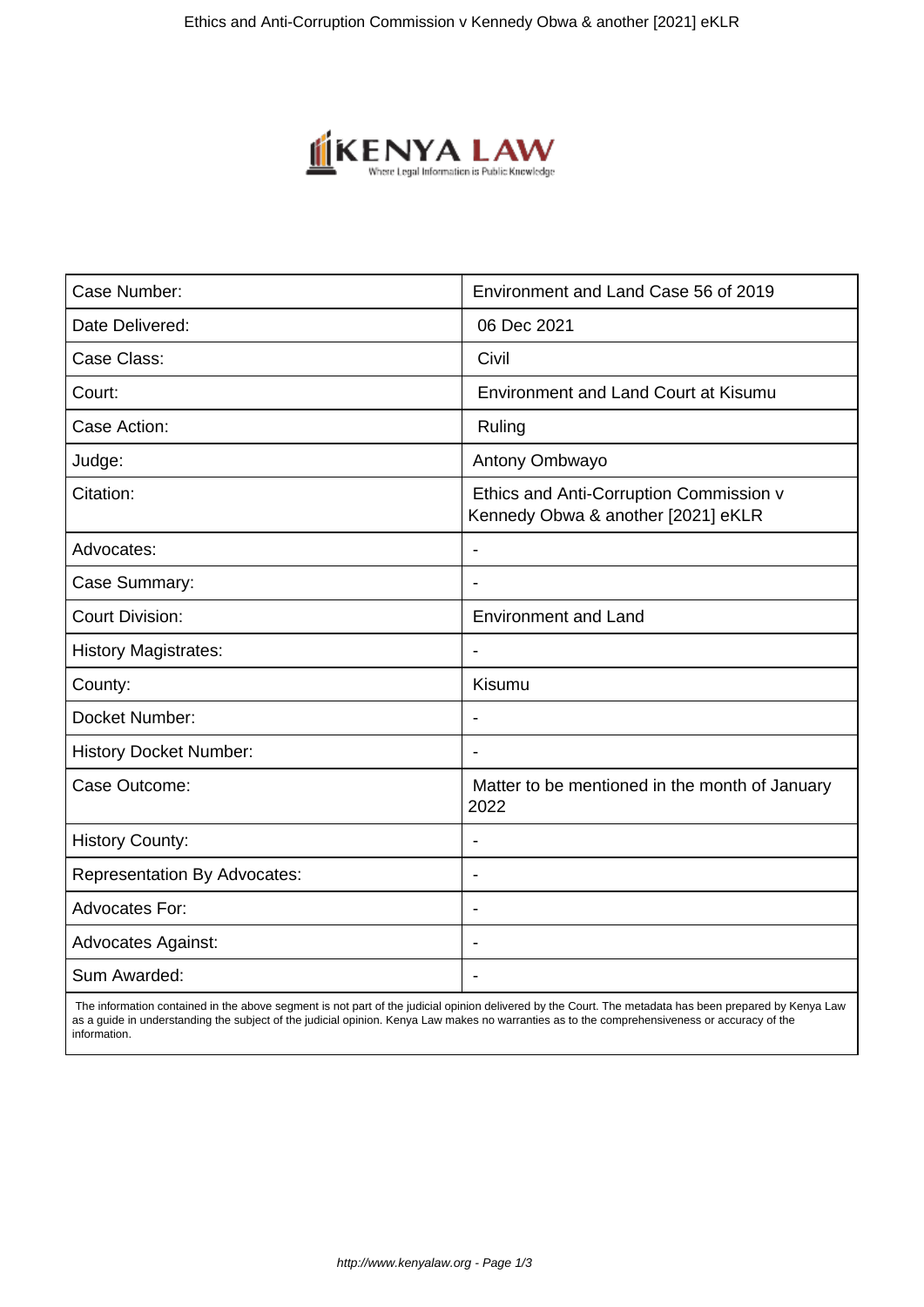## **REPUBLIC OF KENYA**

#### **IN THE ENVIRONMENT AND LAND COURT**

## **AT KISUMU**

#### **ELC. CASE NO. 56 OF 2019**

**ETHICS AND ANTI-CORRUPTION COMMISSION.......................................................PLAINTIFF**

## **VERSUS**

| $\overline{ }$ |
|----------------|

**GINTU HOLDINGS LIMITED.............................................................................................2ND DEFENDANT**

# **RULING**

Mr. Kosgey Robert Bii, advocate for the Plaintiff has sought an order that the plaintiff be allowed to call addition witnesses to enable him propagate the plaintiff's case better. He relies on Section 1A, 1B, 3A and 22 and 23 of Civil Procedure Act. The reason for the application is that there is need to establish how the suit parcel came into possession of the school. The plaintiff wants to call Rajni Somaia Esquire and Hon. Olago Aluoch, Collins Otieno, Mr. Norman Ondego and to recall Mr. Nyangweso.

Mr. Ouma Carlos Advocate for Defendants opposes the application as it appears the plaintiff is prosecuting his case on emerging issues. They have been before this court several times and that the plaintiff was given 14 days to file documents and that there has been no indication by the plaintiff that more witnesses will be called. The preliminaries that were required to be done were done. The plaintiff has lined 8 witnesses and that the investigating officer has been sitting in court throughout the hearing.

The question of the necessity and importance of pre- trial has been explained in **Halsbury's Laws of England Volume 13** where it was stated that th*e function of the discovery of documents is to provide the parties with relevant documentary material before the trial so as to assist them in appraising the strength or weakness of their relevant cases, and thus to provide the basis for the fair disposal of the proceedings before or at the trial. Each party is thereby enabled to sit before the trial or to adduce in evidence at the trial relevant documentary material to support or rebut the case made by or against him, to eliminate surprise at or before the trial relating to the documentary evidence and to reduce the cost of litigation. Witness statements are to be filed with the pleading so as not to ambush the other party. However, the court has a discretion to allow a party to file a further list of witnesses even after trial has commenced so long as it will not delay the hearing of the matter and that the other party will not be prejudiced*

I have considered the application and rival submissions and do find that this is a matter of public interest involving the Victoria Primary School, Parents Association Victoria Primary School and a prime land that is alleged to be public land. There is need to consider all available evidence before making a just determination. The Defendants will not be prejudiced because they have not testified and will be allowed to respond to any allegation in the further statement. I do allow the plaintiffs application to call more witnesses but limited to Rajni Somaia who was mentioned as a registered trustee of the Parents Association of Victoria Primary School and Mr Olago Aluoch an alleged former chairman of the school Committee as it then was. The witness statements to be filed within 15 days from now and the defendants be at liberty to file further witness statements and documents. I do further order that Mr George Nyangweso be recalled. Costs in the cause. The matter to be mentioned in the month of January 2022.

# **DATED, SIGNED AND DELIVERED AT KISUMU THIS 6th DAY OF DECEMBER, 2021.**

# **ANTONY OMBWAYO**

# **JUDGE**

*This Ruling has been delivered to the parties by electronic mail due to measures restricting court operations due to the COVID-19*